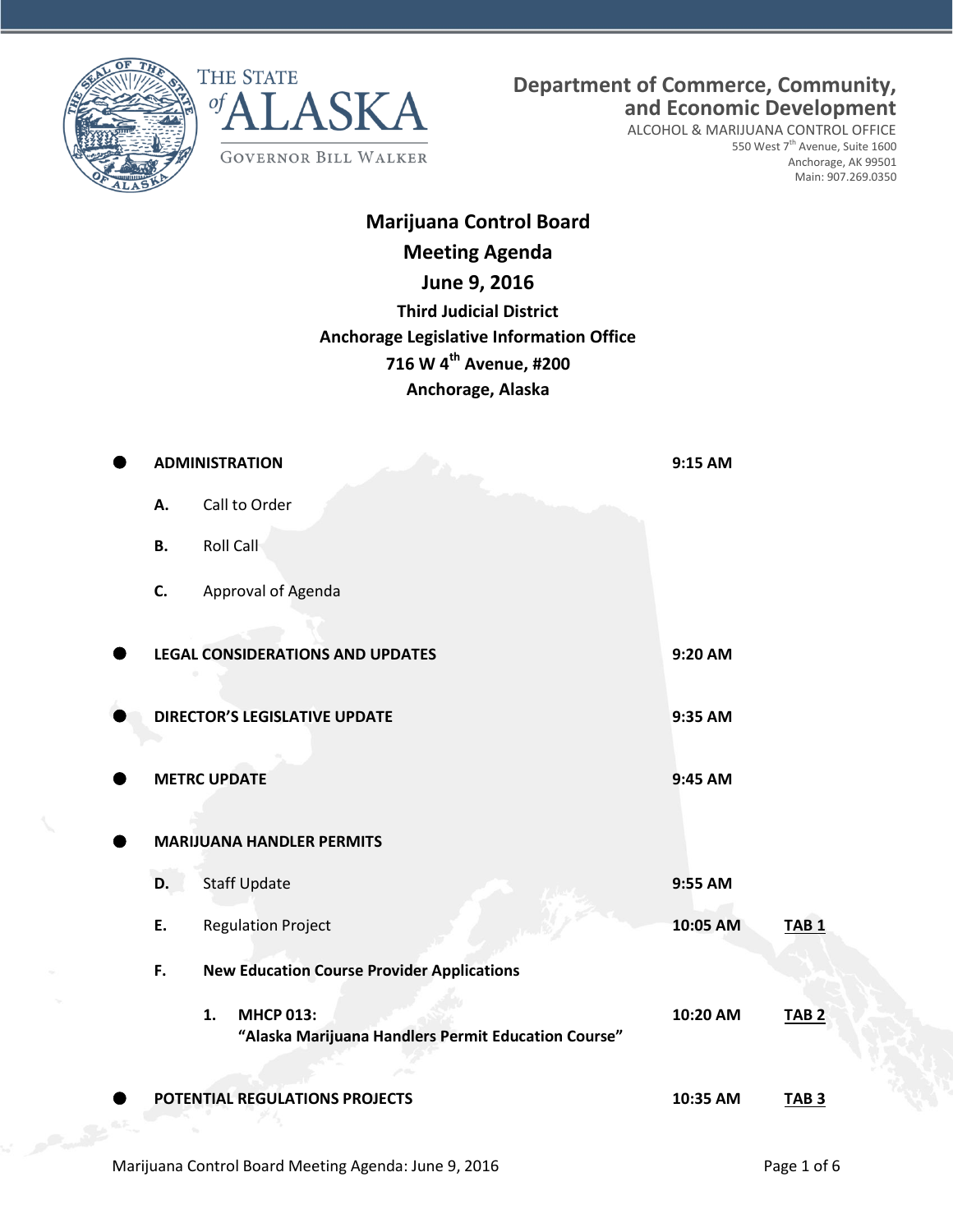## **PUBLIC TESTIMONY**

| А.           |                                | Period of time for public testimony on issues not on this agenda.<br>Please phone 1-800-315-6338 code 69173#. | 10:45 AM                                                                      |                  |                  |
|--------------|--------------------------------|---------------------------------------------------------------------------------------------------------------|-------------------------------------------------------------------------------|------------------|------------------|
|              | <b>LICENSING UPDATE</b>        |                                                                                                               | 11:00 AM                                                                      | TAB <sub>4</sub> |                  |
|              |                                | <b>MARIJUANA TESTING FACILITIES</b>                                                                           |                                                                               |                  |                  |
| Α.           | <b>Approval Process Update</b> |                                                                                                               | 11:20 AM                                                                      |                  |                  |
| В.           |                                |                                                                                                               | <b>New Marijuana Testing Facility Applications</b>                            | 11:30 AM         |                  |
|              | 1.                             | License #10009:<br>Licensee:                                                                                  | CannTest, LLC<br>CannTest, LLC                                                |                  | TAB <sub>5</sub> |
|              |                                |                                                                                                               | Premises Address: 620 Whitney Road, Suite B<br>Anchorage, AK 99501            |                  |                  |
|              |                                |                                                                                                               | Local Government: Municipality of Anchorage                                   |                  |                  |
|              | 2.                             | License #10186:<br>Licensee:                                                                                  | AK Green Labs, LLC<br>AK Green Labs, LLC                                      |                  | TAB <sub>6</sub> |
|              |                                |                                                                                                               | Premises Address: 2509 Fairbanks Street, Suite A<br>Anchorage, AK 99503       |                  |                  |
|              |                                |                                                                                                               | Local Government: Municipality of Anchorage                                   |                  |                  |
| <b>LUNCH</b> |                                |                                                                                                               |                                                                               | 12:00 PM         |                  |
|              |                                |                                                                                                               | NEW STANDARD MARIJUANA CULTIVATION FACILITY APPLICATIONS                      | 1:00 PM          |                  |
|              | 1.                             | <b>License #10004:</b><br>Licensee:                                                                           | <b>Talkeetna Herb Company</b><br>Krystal L Dietrich                           |                  | TAB <sub>7</sub> |
|              |                                |                                                                                                               | Premises Address: 32500 South Talkeetna Spur Road<br>Talkeetna, AK 99676-9701 |                  |                  |
|              |                                |                                                                                                               | Local Government: Matanuska-Susitna Borough                                   |                  |                  |
|              | 2.                             | License #10005:<br>Licensee:                                                                                  | <b>Rosie Creek Farm</b><br>RCFC, LLC                                          |                  | TAB <sub>8</sub> |
|              |                                | <b>Premises Address:</b>                                                                                      | 2659 Livingston Loop                                                          |                  |                  |
|              |                                |                                                                                                               |                                                                               |                  |                  |

Local Government: Fairbanks North Star Borough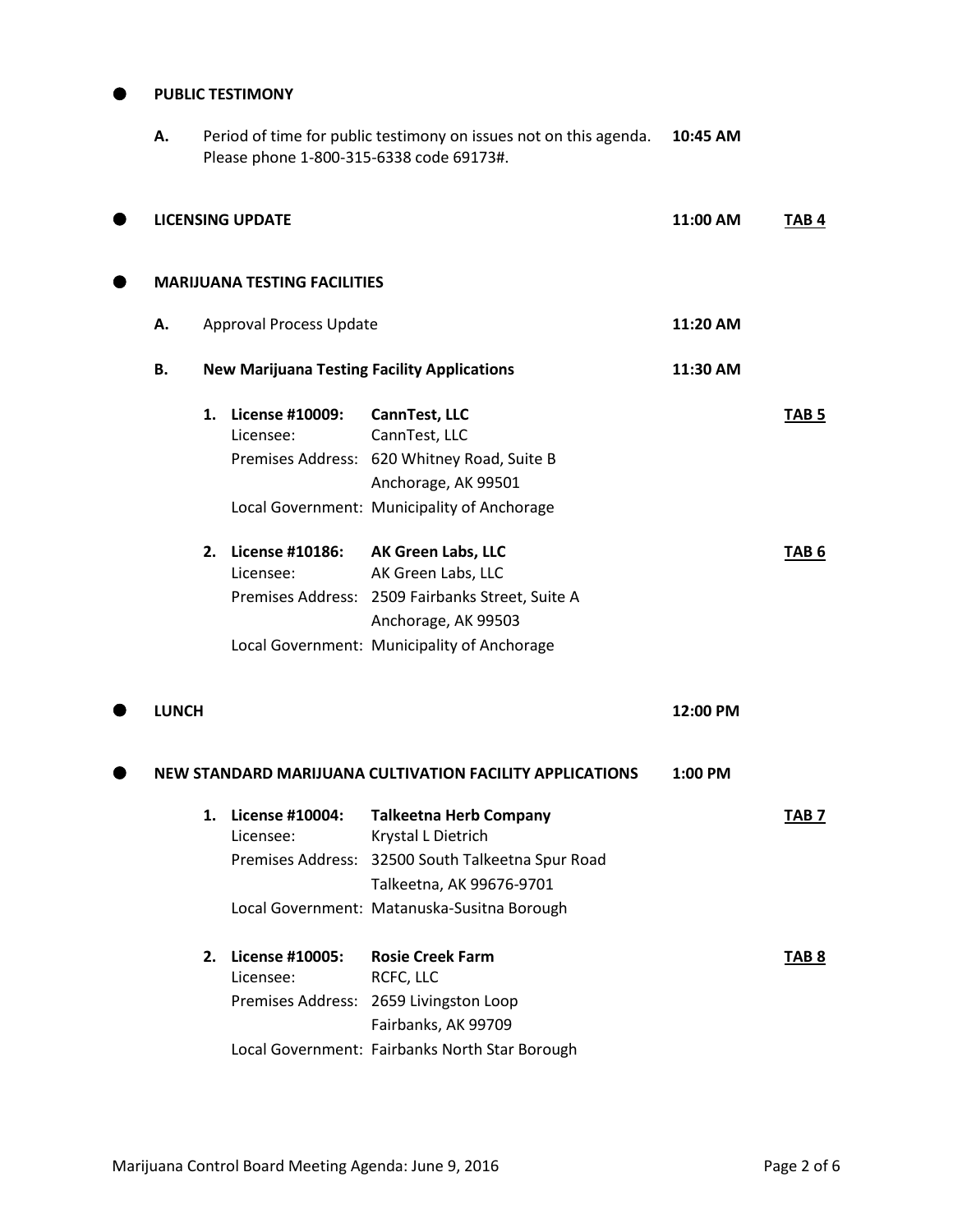| 3. | License #10015:<br>Licensee:     | <b>Greatland Ganja, LLC</b><br>Greatland Ganja, LLC | TAB <sub>9</sub> |
|----|----------------------------------|-----------------------------------------------------|------------------|
|    |                                  | Premises Address: 56475 Sterling Highway            |                  |
|    |                                  | Kasilof, AK 99610                                   |                  |
|    |                                  | Local Government: Kenai Peninsula Borough           |                  |
| 4. | License #10022: Sunrise Gardens  |                                                     | <b>TAB 10</b>    |
|    | Licensee:                        | Purple Quail, LLC                                   |                  |
|    |                                  | Premises Address: 440 Skyridge Drive                |                  |
|    |                                  | Fairbanks, AK 99712                                 |                  |
|    |                                  | Local Government: Fairbanks North Star Borough      |                  |
| 5. | License #10025:                  | <b>Budding Alaska, LLC</b>                          | <b>TAB 11</b>    |
|    | Licensee:                        | <b>Budding Alaska, LLC</b>                          |                  |
|    |                                  | Premises Address: 32273 Old Nash Road               |                  |
|    |                                  | Seward, AK 99664                                    |                  |
|    |                                  | Local Government: Kenai Peninsula Borough           |                  |
| 6. | License #10026:                  | <b>Rainforest Farms, LLC</b>                        | <b>TAB 12</b>    |
|    | Licensee:                        | Rainforest Farms, LLC                               |                  |
|    |                                  | Premises Address: 5763 Glacier Highway              |                  |
|    |                                  | Juneau, AK 99801                                    |                  |
|    |                                  | Local Government: City and Borough of Juneau        |                  |
| 7. | License #10032:                  | <b>Three Sisters Co-Op</b>                          | <b>TAB 13</b>    |
|    | Licensee:                        | Janiese L Stevens                                   |                  |
|    |                                  | Premises Address: 2180 Mill Bay Road                |                  |
|    |                                  | Kodiak, AK 99615                                    |                  |
|    | Local Government: City of Kodiak |                                                     |                  |
| 8. | License #10035:                  | <b>Arctic Herbery</b>                               | TAB 14           |
|    | Licensee:                        | <b>Bryant D Thorp</b>                               |                  |
|    |                                  | Premises Address: 7107 Arctic Boulevard             |                  |
|    |                                  | Anchorage, AK 99518                                 |                  |
|    |                                  | Local Government: Municipality of Anchorage         |                  |
| 9. | License #10043:                  | <b>Alaskan Greenery</b>                             | <b>TAB 15</b>    |
|    | Licensee:                        | Michael R Liljedahl                                 |                  |
|    |                                  | Premises Address: 3250 Richardson Highway           |                  |
|    |                                  | Valdez, AK 99686                                    |                  |
|    | Local Government: City of Valdez |                                                     |                  |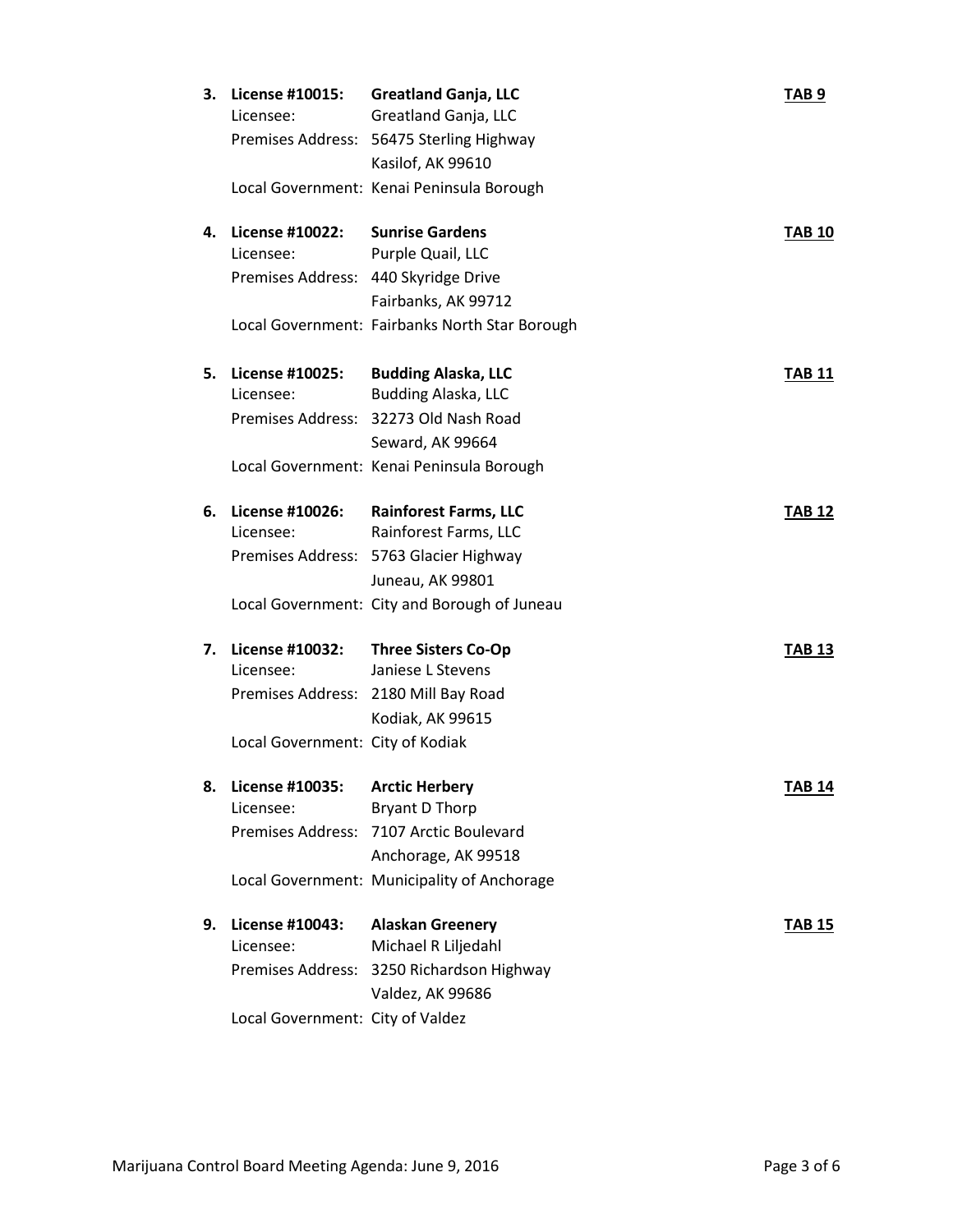| 10. License #10080:<br>Licensee:    | <b>Dream Green Farms</b><br>DGF Enterprises, Inc.                          | <b>TAB 16</b> |
|-------------------------------------|----------------------------------------------------------------------------|---------------|
|                                     | Premises Address: 2939 Porcupine Drive                                     |               |
|                                     | Anchorage, AK 99501-3118                                                   |               |
|                                     | Local Government: Municipality of Anchorage                                |               |
| 11. License #10095:                 | <b>Rainforest Cannabis Cultivation</b>                                     | TAB 17        |
| Licensee:                           | Jason C Kolanko                                                            |               |
|                                     | Premises Address: 4975 Rex Allen Drive, Third Floor                        |               |
|                                     | Ketchikan, AK 99901                                                        |               |
| Local Government: City of Ketchikan |                                                                            |               |
| 12. License #10136:<br>Licensee:    | Northern Lights Indoor Gardens, LLC<br>Northern Lights Indoor Gardens, LLC | <b>TAB 18</b> |
|                                     | Premises Address: 1321 Sawmill Creek Road, Suite O and P                   |               |
|                                     | Sitka, AK 99835                                                            |               |
|                                     | Local Government: City and Borough of Sitka                                |               |
| 13. License #10137:                 | Croy's Enterprises, LLC                                                    | TAB 19        |
| Licensee:                           | Croy's Enterprises, LLC                                                    |               |
| Premises Address: 36130 Pine Street |                                                                            |               |
|                                     | Soldotna, AK 99669-8524                                                    |               |
|                                     | Local Government: Kenai Peninsula Borough                                  |               |
| 14. License #10156:                 | <b>Elevated Innovations, LLC</b>                                           | <b>TAB 20</b> |
| Licensee:                           | Elevated Innovations, LLC                                                  |               |
| Premises Address: 405 Ream Lane     |                                                                            |               |
|                                     | Fairbanks, AK 99712                                                        |               |
|                                     | Local Government: Fairbanks North Star Borough                             |               |
| 15. License #10174:                 | Parallel 64, LLC                                                           | <b>TAB 21</b> |
| Licensee:                           | Parallel 64, LLC                                                           |               |
|                                     | Premises Address: 2132 North Post Road                                     |               |
|                                     | Anchorage, AK 99504                                                        |               |
|                                     | Local Government: Municipality of Anchorage                                |               |
| 16. License #10207:                 | <b>Tanana Herb Company, LLC</b>                                            | <b>TAB 22</b> |
| Licensee:                           | Tanana Herb Company, LLC                                                   |               |
|                                     | Premises Address: 3495 Old River Landing                                   |               |
|                                     | Fairbanks, AK 99709-2800                                                   |               |
|                                     | Local Government: Fairbanks North Star Borough                             |               |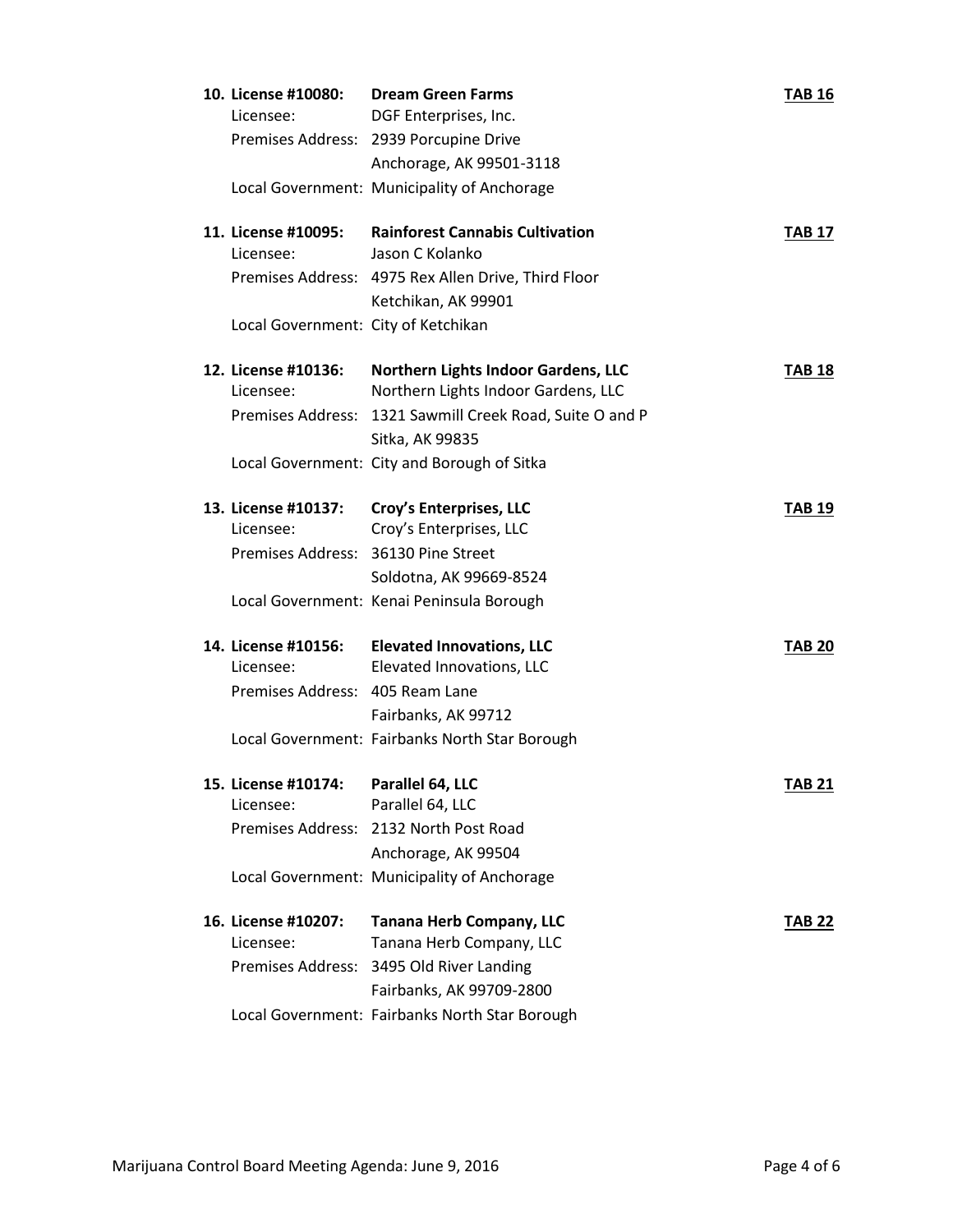|    | 17. License #10216:<br>Licensee:    | Alaska Bud Brothers Aerogardens, LLC<br>Alaska Bud Brothers Aerogardens, LLC | <b>TAB 23</b> |
|----|-------------------------------------|------------------------------------------------------------------------------|---------------|
|    |                                     | Premises Address: 22720 Yukon Road                                           |               |
|    |                                     | Kasilof, AK 99610-0571                                                       |               |
|    |                                     | Local Government: Kenai Peninsula Borough                                    |               |
|    | 18. License #10230:                 | Pakalolo Supply Company, Inc.                                                | <b>TAB 24</b> |
|    | Licensee:                           | Pakalolo Supply Company, Inc.                                                |               |
|    | Premises Address: 1851 Fox Avenue   |                                                                              |               |
|    |                                     | Fairbanks, AK 99701-2725                                                     |               |
|    | Local Government: City of Fairbanks |                                                                              |               |
|    |                                     | NEW LIMITED MARIJUANA CULTIVATION FACILITY APPLICATIONS                      |               |
| 1. | License #10011:                     | <b>Green Rush Gardens, LLC</b>                                               | <b>TAB 25</b> |
|    | Licensee:                           | Green Rush Gardens, LLC                                                      |               |
|    | Premises Address: 38827 Twin Road   |                                                                              |               |
|    |                                     | Sterling, AK 99672                                                           |               |
|    |                                     | Local Government: Kenai Peninsula Borough                                    |               |
| 2. | License #10014:                     | <b>The Naked Herbalist</b>                                                   | <b>TAB 26</b> |
|    | Licensee:                           | Peggy S France and Miles S France                                            |               |
|    |                                     | Premises Address: 47841 South Crop Circle                                    |               |
|    |                                     | Willow, AK 99688                                                             |               |
|    |                                     | Local Government: Matanuska-Susitna Borough                                  |               |
| 3. | License #10041:                     | <b>Peace Frog Botanicals, LLC</b>                                            | <b>TAB 27</b> |
|    | Licensee:                           | Peace Frog Botanicals, LLC                                                   |               |
|    |                                     | Premises Address: 47459 Lakeside Street                                      |               |
|    |                                     | Kenai, AK 99611                                                              |               |
|    |                                     | Local Government: Kenai Peninsula Borough                                    |               |
| 4. | License #10122:                     | <b>Stoney Creek Growers, LLC</b>                                             | <b>TAB 28</b> |
|    | Licensee:                           | <b>Stoney Creek Growers, LLC</b>                                             |               |
|    |                                     | Premises Address: 33485 Vinewood Lane                                        |               |
|    |                                     | Seward, AK 99664                                                             |               |
|    |                                     | Local Government: Kenai Peninsula Borough                                    |               |
| 5. | License #10141:                     | <b>Coyote and Toad's Garden, LLC</b>                                         | <b>TAB 29</b> |
|    | Licensee:                           | Coyote and Toad's Garden, LLC                                                |               |
|    | Premises Address: 100 Rio Faux Lobo |                                                                              |               |
|    |                                     | Skagway, AK 99840                                                            |               |
|    |                                     | Local Government: Municipality of Skagway                                    |               |